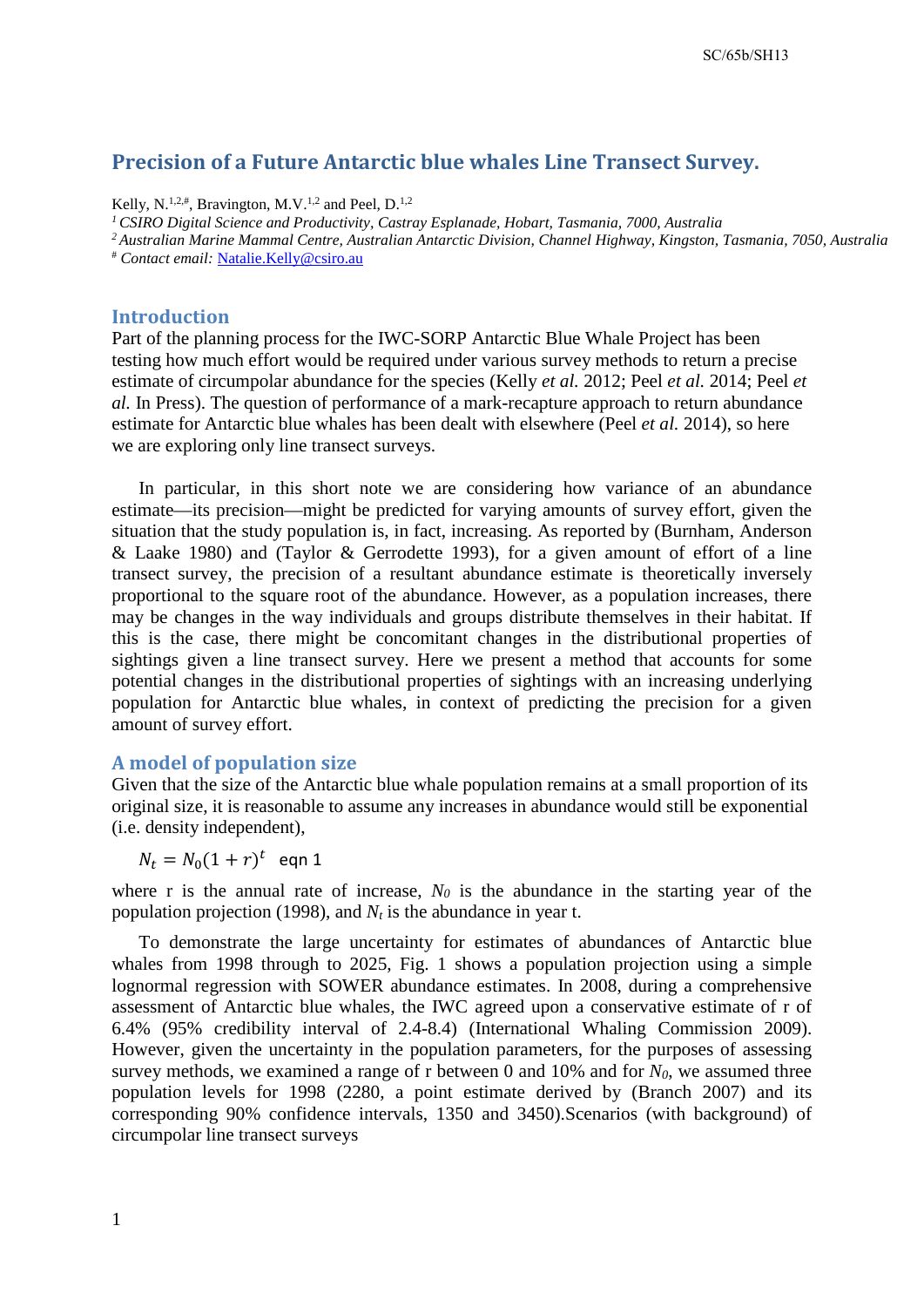To match with SOWER, two survey durations were selected, 6 and 12 years, both to start in 2013; resultant abundance estimates correspond to a mid-point of 2016 and 2019, respectively. The SOWER series (Strindberg & Burt 2004) show how much effort is possible for a single vessel in a single summer. A single vessel spent, on average, just under 38 days south of 60°S during a summer season, achieving an average of 2200 nm of primary search effort, regardless of which SOWER stratum a vessel covered in a given season (Table 1). The realised amount of primary search effort was heavily influenced by weather. Because most sightings of Antarctic blue whales are close to the sea ice boundary in summer (Branch *et al.* 2007), in this study the circumpolar region was stratified into 'northern' and 'southern' strata (see Appendix S1). The latter strata was defined as the area from the dynamic summer sea ice boundary and out to a distance of 200 km; the northern stratum is from the 200 km limit and up to 60°S, with no effort further north.

With the aim of completing a circumpolar survey in 6 or 12 years, non-overlapping blocks of either 60° or 30° of longitude, respectively, would have to be covered each summer season. To be similar to SOWER, of the 2200 nm of effort in each season for the line transect survey, 880 nm would be in the northern stratum and 1330 nm in the southern stratum (Table 1).

Owing to the conspicuous cues of blue whales (Branch 2007) it is reasonable to assume that detection on the trackline is almost certain and a single platform survey (i.e. assumption of  $g(0) = 1$ ) would suffice. Similar to SOWER, track design would be zig-zag within given strata). However, unlike SOWER, in this design the vessel would continue along track during the night. This would ensure that 30° or 60° of longitude could be covered in the summer season (but this would result in more gaps in survey effort throughout that longitudinal range), for example see Fig. 2. In the line transect analysis, the unit of observation is the group rather than the individual whale (although 'groups' of Antarctic blue whales often consist of a single animal), so it is also necessary to estimate mean group size in order to estimate overall abundance. We applied a standard single platform, group-based distance sampling framework. Groups further from the trackline are generally harder to see. Standard distance sampling practice is therefore to truncate the dataset to include only sightings within a specified perpendicular distance *d* of the track-line, and to estimate the proportion missed within that perpendicular distance.

### **Abundance estimation via line transect**

The true area density of whales (i.e. per unit length of trackline multiplied by *d*), denoted as *D*, can be expressed as

$$
D = \frac{\rho \bar{s}}{wd} \text{ eqn } 2
$$

where *w* is the probability that a group within *d* of the trackline will actually be seen,  $\bar{s}$  is the mean size of a group, and  $\rho$  is the expected group encounter rate (i.e. the number of groups likely to be observed within perpendicular distance *t* of the trackline, per unit length of trackline). Once an estimate  $\hat{D}$  is available, total abundance can be estimated simply by extrapolating  $\widehat{D}$  to the total area.

To form  $\hat{D}$ , estimates of the three unknowns  $(\hat{\rho}, \hat{\bar{s}}, \hat{w})$  in eqn (2) are required. As per (Buckland *et al.* 2001), it is usually reasonable to assume that these three estimates are statistically independent, and so the overall CV of  $\hat{D}$  can be approximated by the delta method as

$$
CV(\widehat{D})^2 = CV(\widehat{\rho})^2 + CV(\widehat{s})^2 + CV(\widehat{w})^2 \qquad \text{eqn } 3
$$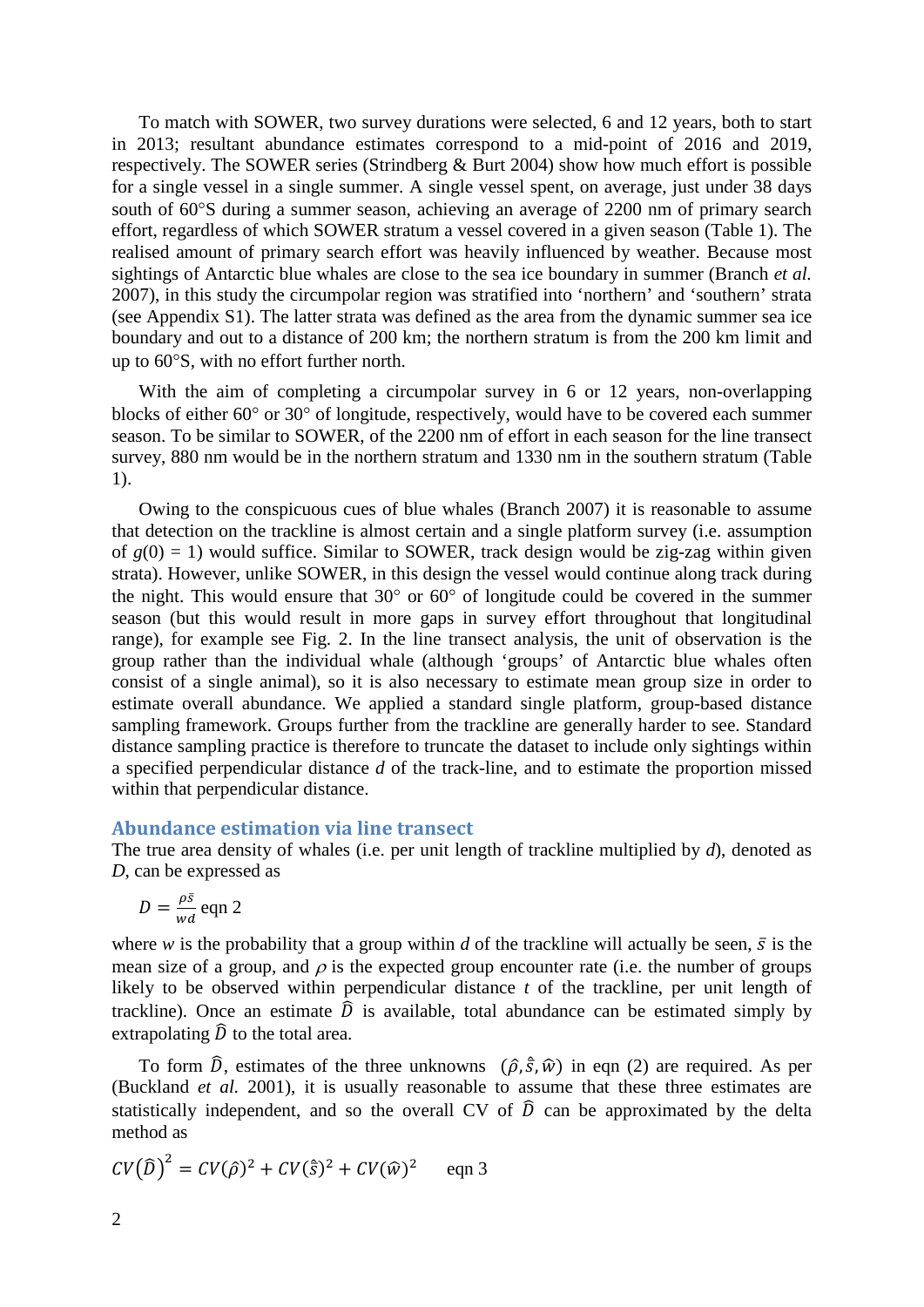In principle, all three components of eqn (2) may vary across survey strata, as may the density of survey effort, and so *D* should be estimated separately by stratum. Our analyses of SOWER data did show substantial variation in  $\rho$  with distance from ice edge, but not in  $\bar{s}$  or w. We therefore considered a single-stratum analysis of *s* and *w*, and a multi-stratum (north and south) analysis of  $\rho$ , where overall group density was an average of the per-stratum densities  $\rho_i$ , weighted by the area of the strata  $A_i$ . For overall  $\rho$  the CV to be used in eqn (3) is then

$$
CV(\hat{\rho}) = \frac{\sqrt{\sum_i (A_i \hat{\rho}_i CV(\hat{\rho}_i))^2}}{\sum A_i \hat{\rho}_i} \text{ eqn 4}
$$

Assuming similar survey protocols to SOWER, such data provided historical estimates of  $\rho$ ,  $\bar{s}$  and  $w$  and their CVs (although, as SOWER was configured for smaller, less conspicuous Antarctic minke whales, the search pattern in future line transect surveys may scan further out from the trackline) , but we need to consider how these are likely to change as true abundance changes. We assumed that Antarctic blue whales will still be distributed in approximately the same way as they were during the SOWER surveys, i.e. that there will not any be major changes in terms of large-scale latitudinal and longitudinal distribution, medium-scale patchiness, or the frequency distribution of group size.

For  $w$  and  $\bar{s}$ , where the existing data do not show much evidence of spatial variation, each encounter constitutes an independent sample. Consequently, their CVs will scale as the inverse-square-root of the number of encounters, which, under the above assumptions, will be directly proportional to the amount of effort and to the abundance. We can therefore scale straightforwardly based on the most recent SOWER results (CPIII).

For the group encounter rate  $\rho$ , the situation is more complex. If the distribution of groups within a stratum was completely random (i.e. location of one group is independent of the location of the rest), then the number of groups encountered per transect would follow a Poisson distribution, scaled by transect length. However, it is commonly the case that there is more variability in the actual number of encounters per transect than is consistent with Poisson distributions, but without a clear enough pattern to account systematically for the variation via spatial modelling. If there is an increase in overall abundance, and therefore in the average number of encounters per transect, then the Poisson component of inter-transect variability will diminish, but the component due to patchiness will not (unless there are fundamental changes in the way that groups are distributed).

In terms of eqn  $(2)$ , overdispersion in the observed number of encounters  $N_i$  between transects *j* corresponds to variability in the *local* expected encounter rate,  $\rho_i$ . We can therefore use the CPIII data to estimate inter-transect variability, as follows. Let  $N_i$  be the observed number of encounters in a transect of length  $\ell_j$ , then

$$
\mathbb{E}[N_j|\rho_j] = \rho_j \ell_j \text{eqn 5}
$$
  

$$
\mathbb{V}[N_j] = \mathbb{E}_{\rho_j} [\mathbb{V}[N_j|\rho_j]] + \mathbb{V}_{\rho_j} [\mathbb{E}[N_j|\rho_j]]]
$$
  

$$
= \mathbb{E}_{\rho_j} [\rho_j \ell_j] + \mathbb{V}_{\rho_j} [\rho_j \ell_j]
$$
  

$$
= \rho \ell_j + \omega \ell_j^2 \text{ eqn 6}
$$

where  $\omega$  is is the inter-transect variance in  $\rho_j$ . It is convenient to assume that  $\rho_j$  follows a Gamma distribution, so that  $N_i$  is Negative Binomial, and the parameters  $\rho$  and  $\omega$  can be estimated by fitting a NBGLM (Generalised Linear Model extended to include estimation of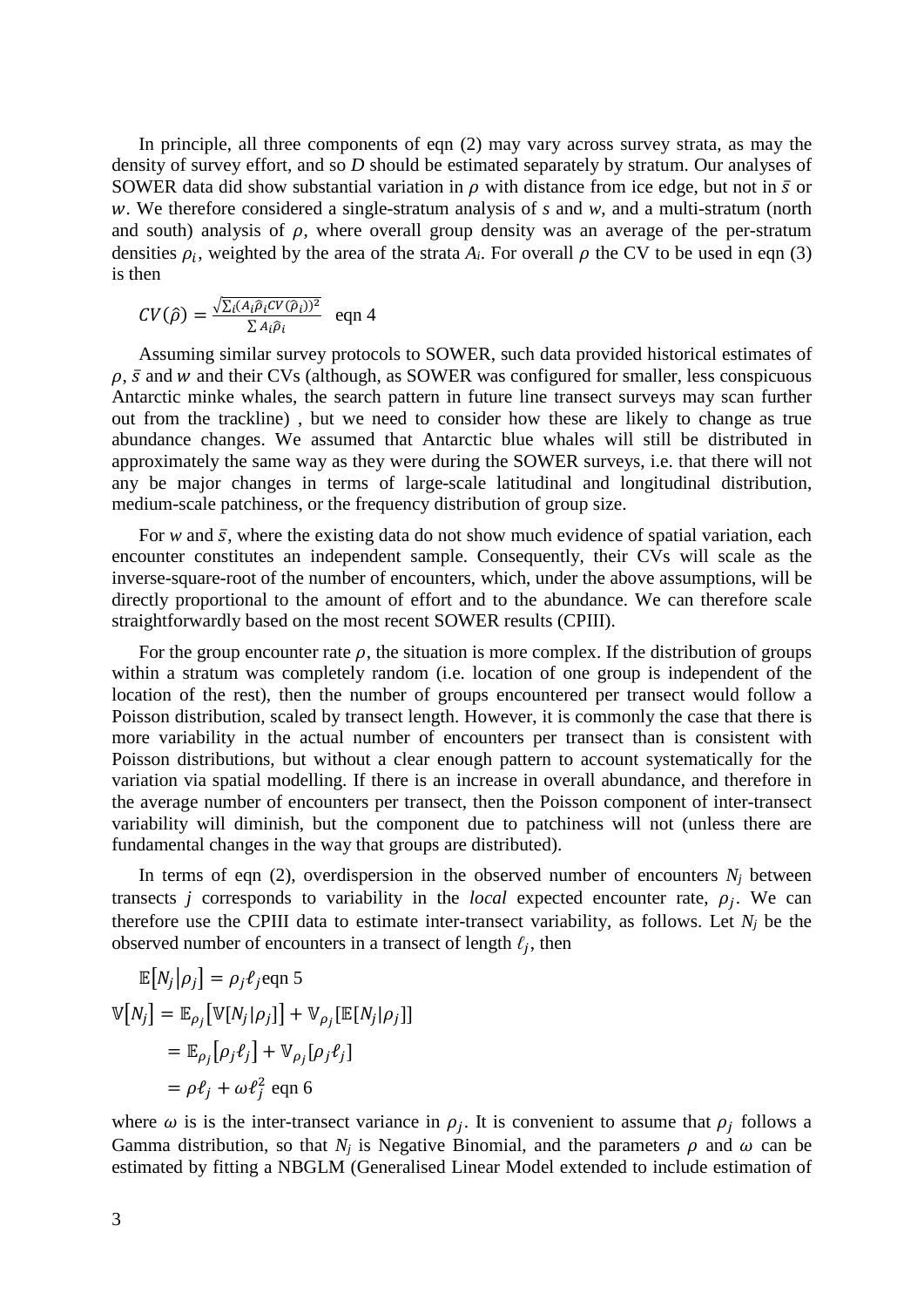the shape parameter). The conventional notation for a NBGLM is  $\mathbb{V}[X] = \mathbb{E}[X] + \mathbb{E}[X]^2/\theta$ . Eqns (5) and (6) can be fitted using an NBGLM with a log-link, an offset of log  $\ell_i$ , an intercept of  $\rho$ , and where  $\theta = \rho^2/\omega$ . Estimation was done separately for the northern and southern strata. Despite the limited number of Antarctic blue whale encounters in SOWER, the NBGLM does indicate substantial overdispersion, with estimated variance typically about three times higher than when overdispersion was fixed at zero.

To predict the distribution of  $N_j$  in a new survey, we assumed that there may be a change in the mean of  $\rho_j$ , but that the shape of the  $\rho_j$ -distribution will not change. This is reasonable if inter-transect variability reflects local variations in habitat quality for Antarctic blue whales, and if the habitat has not changed much since CPIII. Algebraically, this means that  $\omega$ stays fixed while  $\rho$  changes. In practice, the new  $\hat{\rho}$  would probably be estimated by re-fitting a NBGLM to the new data. This is essentially equivalent to an optimal inverse-varianceweighted average of the new  $N_i/\ell_i$  using the variances from eqn (6). Assuming transects are independent (i.e. that there is no substantial large-scale spatial patterning within the northern or southern stratum), and applying standard formulae for inverse-variance-weighted means, this yields

$$
\mathbb{V}[\hat{\rho}_{new}] = \left(\sum_{j} (\hat{\rho}_{new} \ell_{j}^{-1} + \omega)\right)^{-1}
$$

The overall consequence of the overdispersion in  $N_i$  is that, for fixed survey effort,  $CV(\hat{D})$ will still decline, but more slowly proportional to the inverse-square-root of abundance.

In this study we assumed that only one vessel would complete the line transect surveys. However, in the proposed multinational framework, more than one vessel would likely participate. Different vessels with different observing crews would operate with different detection functions. Pooling density estimates from different detection functions (beyond which could be accommodated with a multiple covariate distance sampling type approach) may impose a penalty on the ultimate precision of an abundance estimate.

## **Results and Discussion**

The predicted precision of line transect surveys increased with larger *r* and *N*0, and with overall duration of survey (Fig.3.).The precisions returned for the 6 year programmes, were all too low to be considered useful. Over a 12 year programme, the predicted precision (CV) for a circumpolar abundance estimate, at  $N_0$ =2280 and  $r$ =6.4% (i.e. the agreed IWC Antarctic blue whale estimates), was 0.27.

Although precision is fundamental to judging the performance of a survey method, there are satellite considerations that may influence their relative attractiveness. Line transect methods are well established and widely understood; can easily allow collection of sighting data for multiple species; the necessary distribution of transects allows for collection of environmental covariates from a broad spatial range, leading the way to extra environmental modelling; and, finally, the abundance estimates are directly comparable with those previously made with SOWER data. Conversely, line transect can be labour intensive; requires coverage of low density regions (although not necessarily at the same rate as higher density areas); and does not ordinarily facilitate the collection of data to study individual movement and population structure.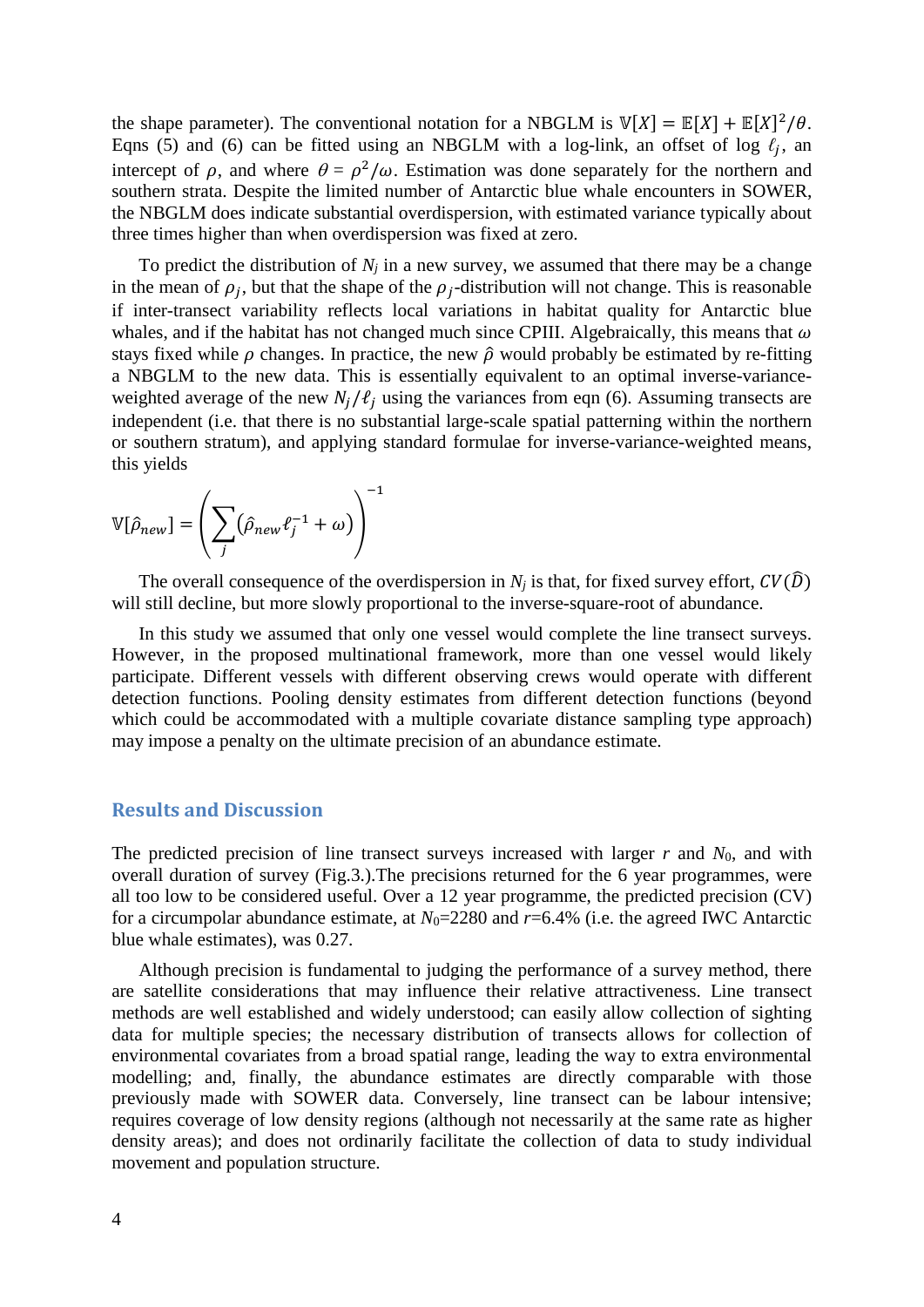# **References**

- Branch, T.A. (2007) Abundance of Antarctic blue whales south of 60ºS from three complete circumpolar sets of surveys. *Journal of cetacean research and management,* **9,** 253- 262.
- Branch, T.A., Stafford, K.M., Palacios, D.M., Allison, C., Bannister, J.L., Burton, C.L.K., Cabrera, E., Carlson, C.A., Galletti vernazzani, B., Gill, P.C., Hucke, R., Jenner, K.C.S., Jenner, M.-N.M., Matsuoka, K., Mikhalev, Y.A., Miyashita, T., Morrice, M.G., Nishiwaki, S., Sturrock, V.J., Tormosov, D., Anderson , R.C., Baker, A.N., Best, P.B., Borsa, P., Brownell JR, R.L., Childerhouse, S., Findlay, K.P., Gerrodette, T., Ilangakoon, A.D., Joergensen, M., Kahn, B., Ljungblad, D.K., Maughan, B., Mccauley, R.D., Mckay, S., Norris, T.F., Group, O.w.a.D.R., Rankin, S., Samaran, F., Thiele, D., Van Waerebeek, K., and & Warneke, R.M. (2007) Past and present distribution, densities and movements of blue whales *Balaenoptera musculus* in the Southern Hemisphere and northern Indian Ocean. *Mammal Review,* **37,** 116-175.
- Buckland, S.T., Anderson, D.R., Burnham, K.P., Laake, J.L., Borchers, D.L. & Thomas, L. (2001) *Introduction to Distance Sampling*. Oxford University Press, Great Britain.
- Burnham, K.P., Anderson, D.R. & Laake, J.L. (1980) Estimation of density from line transect sampling of biological populations. *Wildlife Monographs,* **72,** 1-202.
- International Whaling Commission (2009) Report of the Scientific Committee. Annex H. Report of the sub-committee on other Southern Hemisphere whale stocks. *Journal of Cetacean Research and Management. (Suppl.),* **11,** 220-247.
- Kelly, N., Miller, B., Peel, D., Double, M., de la Mare, W. & Gales, N. (2012) Strategies to obtain a new circumpolar abundance estimate for Antarctic blue whales: survey design and sampling protocols. *Paper presented to the Scientific Committee of the International Whaling Commission, Panama City, Panama*, SC/64/SH10, 34 pp.
- Peel, D., Bravington, M., Kelly, N. & Double, M. (2014) Exploration of a future Mark-Recapture study of Antarctic Blue Whales. *Paper presented to the Scientific Committee of the International Whaling Commission, Bled, Slovenia*, *SC64b-SH-xx,*  25 pp.
- Peel, D., Miller, B.S., Kelly, N., Dawson, S., Slooten, E. & Double, M.C. (In Press) A simulation study of acoustic-assisted tracking of whales for mark-recapture surveys *PLoSOne*.
- Taylor, B.L. & Gerrodette, T. (1993) The uses of statistical power in conservation biology the Vaquita and Northern Spotted Owl. *Conservation Biology,* **7,** 489-500.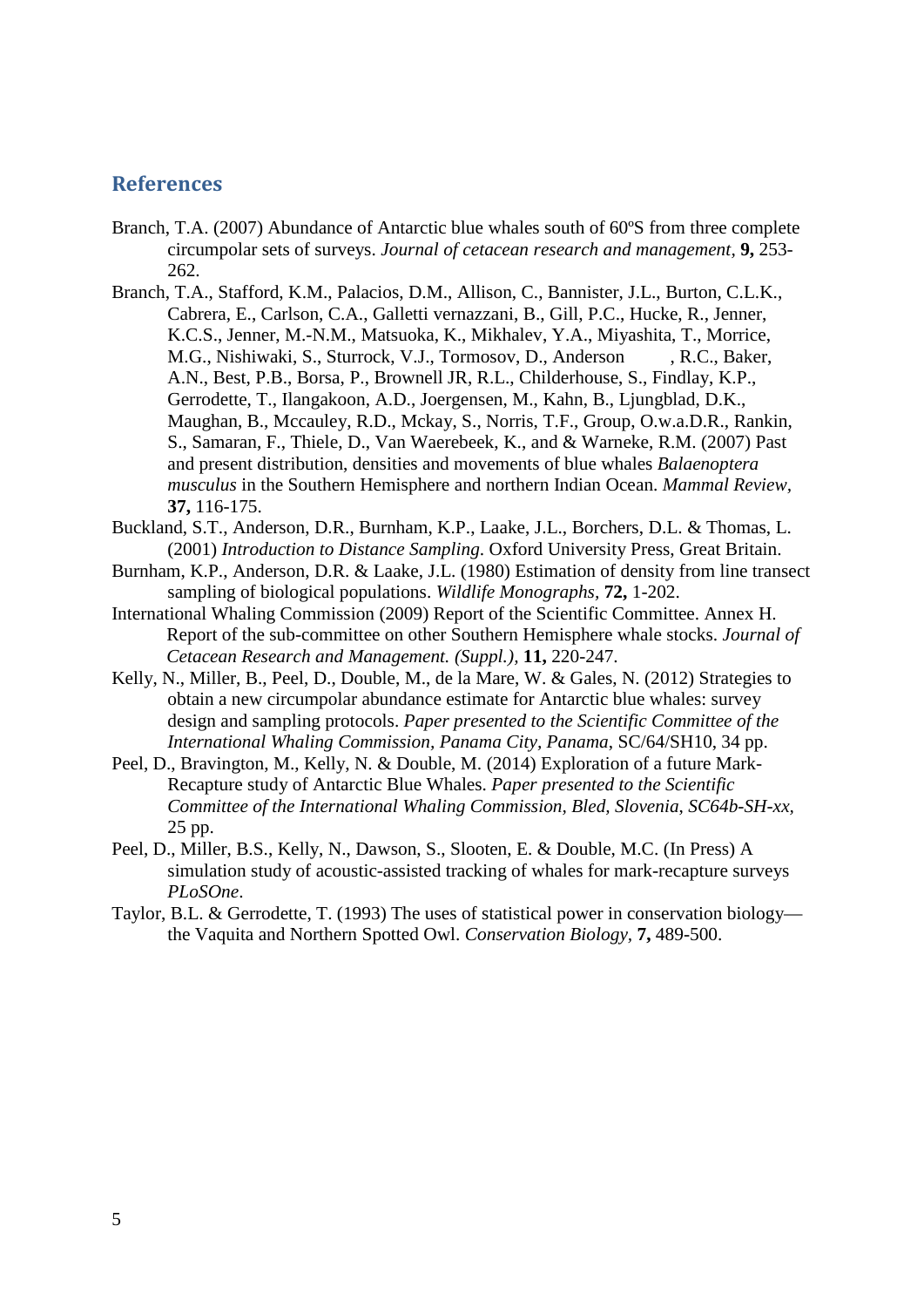**Table 1.** Amount and types of effort achievable by a single vessel as informed by CPII, CPIII and research surveys after completion of CPIII of the SOWER series. Southern stratum is defined as the area between the sea ice boundary and out to a distance of 200 km; the northern stratum is from the 200 km limit and up to 60°S.

|                     | Total length-<br>hours (days) | Overnight -<br>hours | Bad weather<br>and drift $-$<br>hours | Confirming<br>and<br>experimental<br>—hours | Primary<br>search effort<br>$-$ hours | Primary<br>search effort<br>(nm) | Track length<br>achievable<br>(nm) |  |
|---------------------|-------------------------------|----------------------|---------------------------------------|---------------------------------------------|---------------------------------------|----------------------------------|------------------------------------|--|
| Northern<br>stratum | 360(15)                       | 144                  | 133                                   | 12                                          | 70                                    | 880                              | 3390<br>5850                       |  |
| Southern<br>stratum | 540 (22.5)                    | 216                  | 171                                   | 27                                          | 122                                   | 1320                             |                                    |  |
| All                 | 900 (37.5)                    | 360                  | 304                                   | 39                                          | 192                                   | 2 2 0 0                          | 9240                               |  |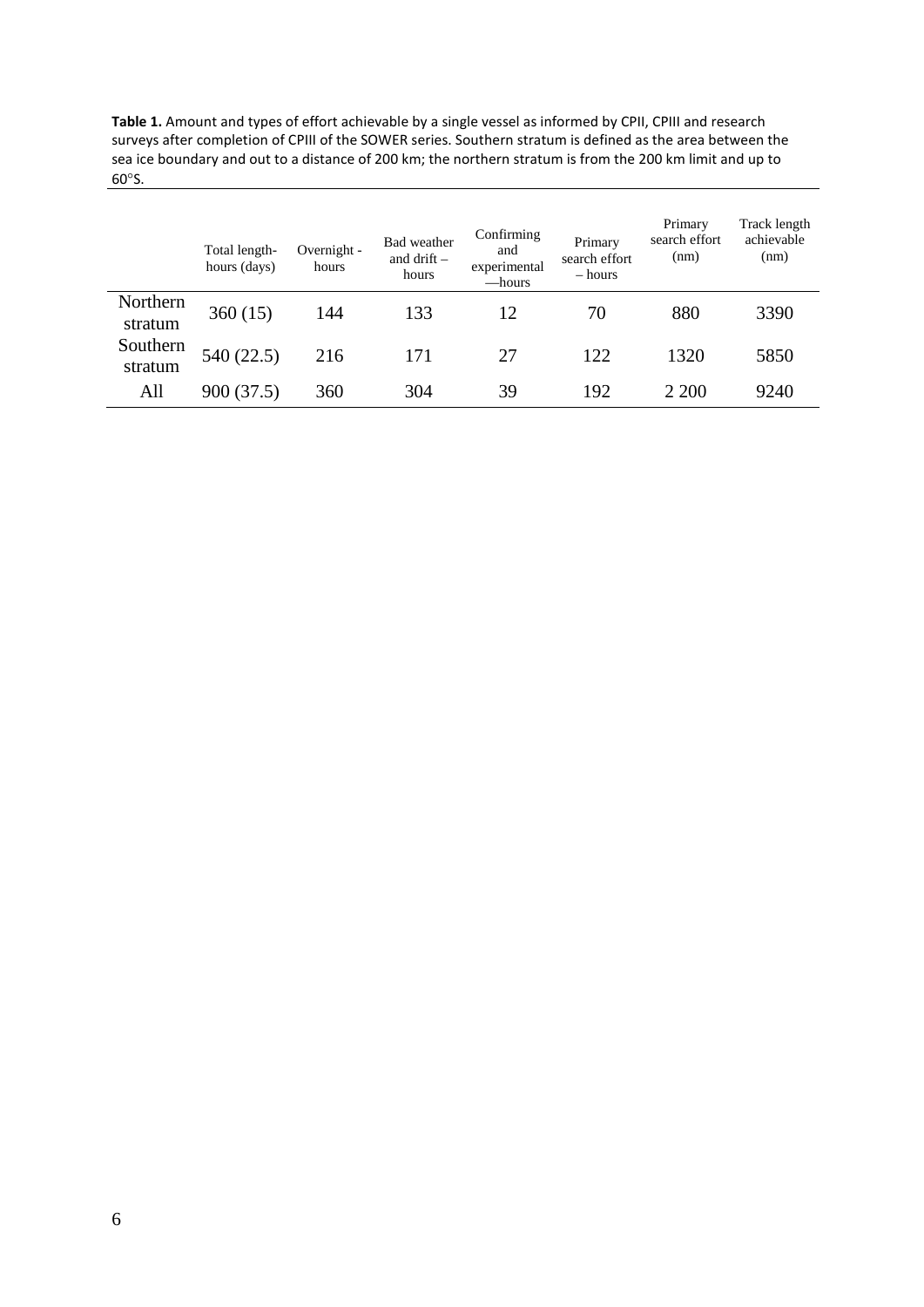

**Fig. 1.** Estimated and projected circumpolar abundance estimate for Antarctic blue whales. Circles and joining solid line represent circumpolar abundance estimates for CPI (1978/79- 1983/84), CPII (1985/86-1990/91) and CPIII (1991/92-2003/04), with associated 95% confidence intervals in grey (from (Branch 2007)). Dotted line beyond 1998 represents projected abundance, with 90% confidence interval in grey.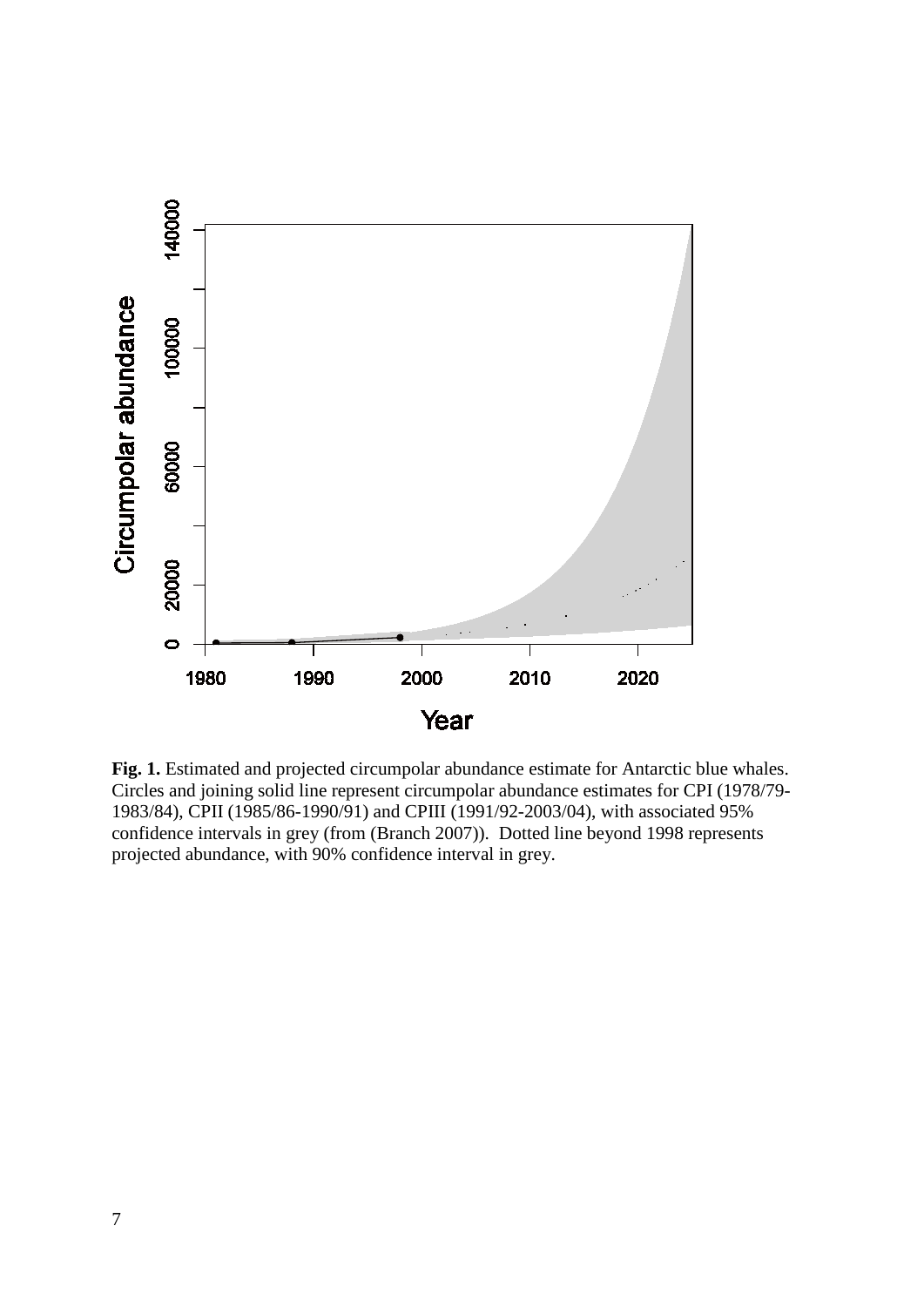

**Fig. 2.** Demonstration line transect survey 'outcomes' from a 6 year programme (i.e. surveying  $60^{\circ}$  of longitude in each survey year).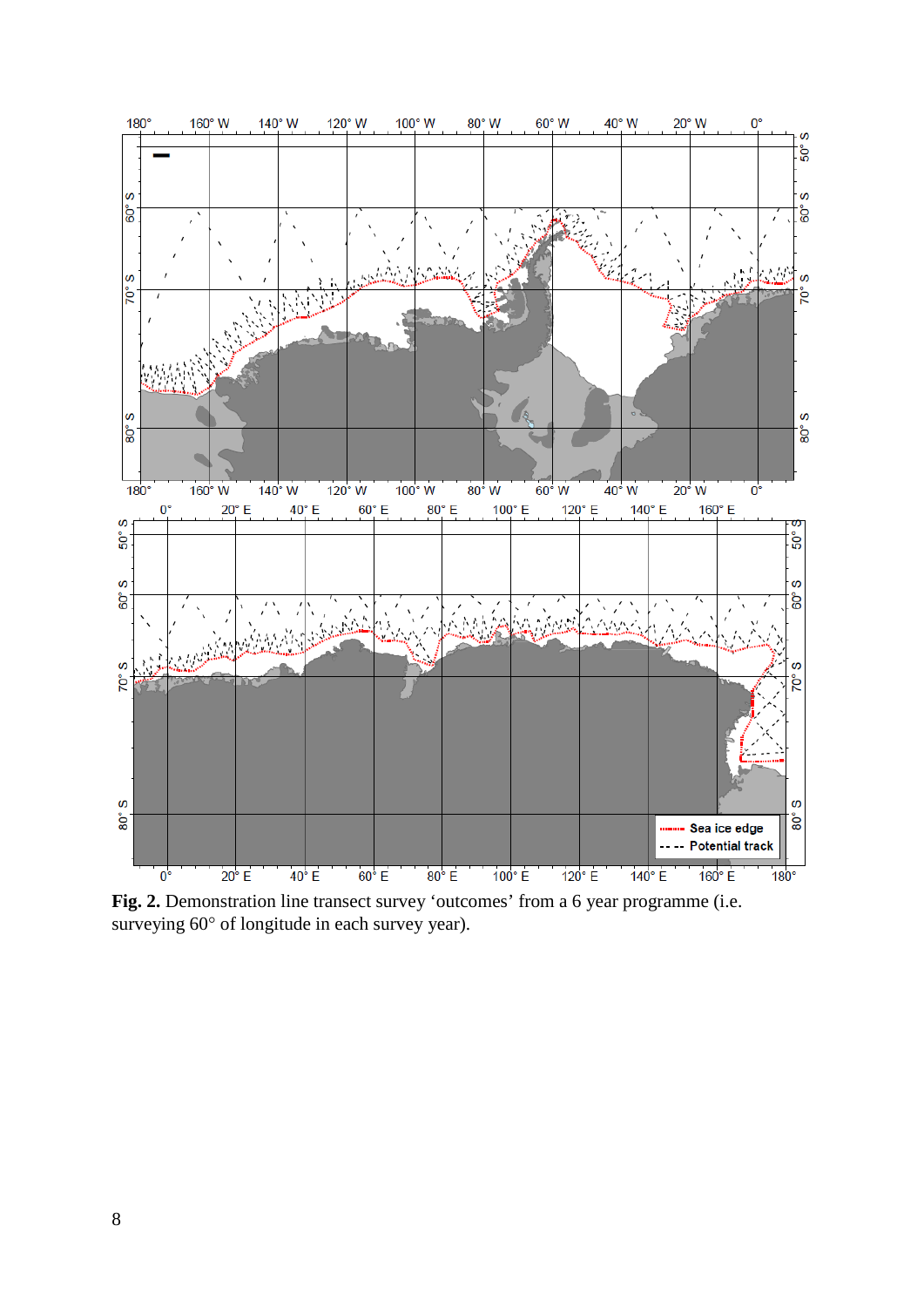

Fig 3. Predicted CV of a circumpolar line transect survey (assumed circumpolar abundance in 1998 of  $N_0$  = 1350, 2280 and 3450), for both 6 and 12 year circumpolar survey lengths, across three different underlying annual rates of increase (0.00, 0.064 and 0.1).

# **Appendix S1 Finding an approximately optimal stratification of the circumpolar region**

Stratifying the survey region is helpful when there are broad-scale and predictable gradients in animal densities (Thomas, Williams & Sandilands 2007). As only within-stratum variation contributes to variance of estimators, dividing the survey region up into areas of homogeneous densities, so the within-stratum variation is minimised, and the betweenstratum variation is maximised, will increase the precision of the overall abundance (Thomson 2012).

Suppose for some survey region there are two strata, the first with  $N_1$  whales in a total area  $A_1$ to which effort *E*<sup>1</sup> will be applied, and similarly *N*2, *A*2, and *E*<sup>2</sup> for the second. Assume the total effort is constrained to sum to 1, so that  $E_2=1-E_1$  (with some simplifying assumptions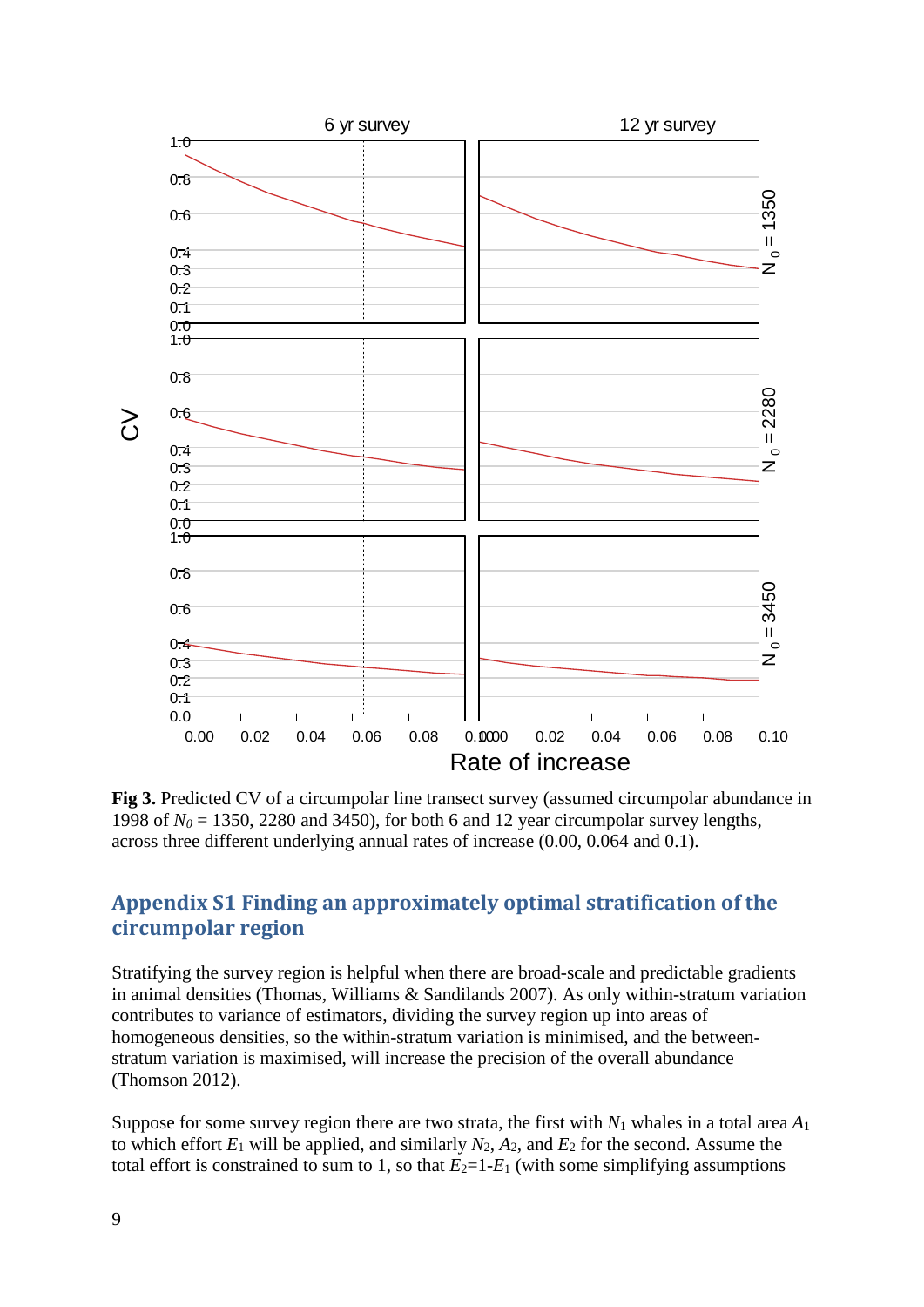the optimal split is independent of the total amount of effort, so it is assumed total effort  $E=1$ ). We want to choose  $E_1$  to get the lowest overall variance in the estimated total number of whales  $\hat{N}$ . The dominant term in the variance of an abundance estimate  $V(\hat{N})$  is almost always the variance in the encounter rate bits, not the uncertainty in  $\bar{s}$  and  $w$ , so the latter can be treated as known (i.e. they are assumed to have no variance for the purposes of this exercise).

Let  $M_1$  be the number of encounters in stratum 1. We have

$$
\mathbb{E}[M_1] = k \frac{N_1 E_1}{A_1}
$$

for some constant *k* that is related to *w* and  $\bar{s}$ . Setting  $k=1$  for convenience, our estimate of  $N_1$ will be

$$
\widehat{N}_1 = \frac{M_1 A_1}{E_1}
$$

This has expected value  $\mathbb{E}[M_1]A_1/E_1 = N_1$  and variance  $\mathbb{V}[M_1]A_1^2/E_1^2$ . Assuming, for this exercise, quasi-Poisson-type variability for *N*<sub>1</sub> we have  $\mathbb{V}[M_1] \propto \mathbb{E}[M_1]$  so that

$$
\mathbb{V}[\widehat{N}_1] = \frac{N_1 E_1}{A_1} \left(\frac{A_1}{E_1}\right)^2
$$

$$
= \frac{N_1 A_1}{E_1}
$$

The combined abundance estimate is  $\hat{N} = \hat{N}_1 + \hat{N}_2$  with variance

$$
\mathbb{V}[\hat{N}] = \frac{N_1 A_1}{E_1} + \frac{N_2 A_2}{E_2}
$$

$$
= \frac{N_1 A_1}{E_1} + \frac{N_2 A_2}{1 - E_1}
$$
(eqn 1)

and we choose  $E_1$  to minimise this variance. To do this, we differentiate with respect to  $E_1$  and set the derivative to zero at the optimum,  $\tilde{E}_1$ :

$$
-\frac{N_1A_1}{\tilde{E}_1^2} + \frac{N_2A_2}{(1-\tilde{E}_1)^2} = 0
$$

$$
\Rightarrow (1-\tilde{E}_1)^2 = \Delta \tilde{E}_1^2
$$

where  $\Delta = N_2 A_2 / N_1 A_1$ . Then solving the quadratic

$$
1 - 2\tilde{E}_1 + \tilde{E}_1^2 (1 - \Delta) = 0
$$

$$
\tilde{E}_1 = \frac{2 \pm \sqrt{4 - 4(1 - \Delta)}}{2(1 - \Delta)}
$$

$$
= \frac{1 \pm \sqrt{\Delta}}{1 - \Delta}
$$

10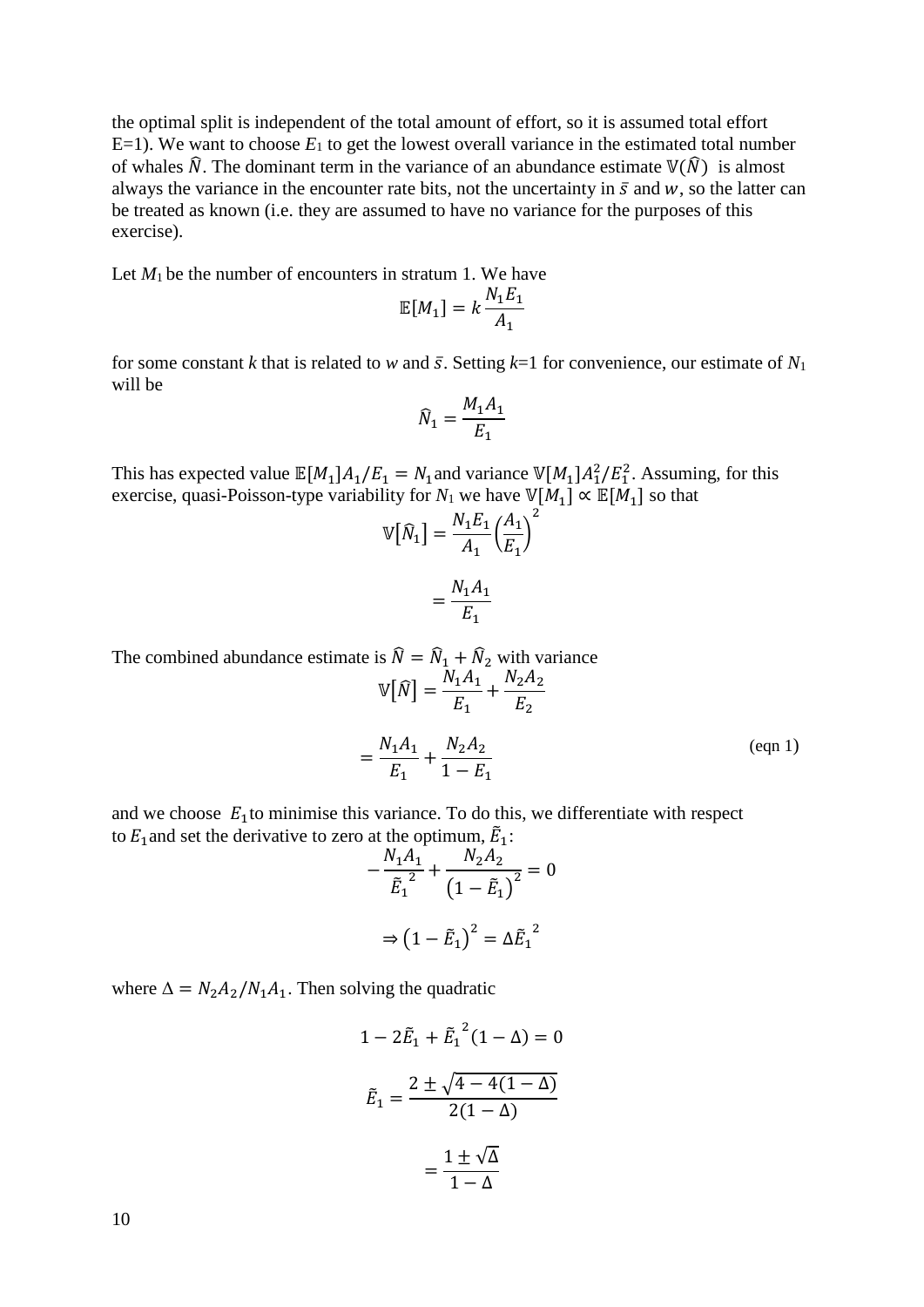As we need  $0 < \tilde{E}_1 < 1$ , the following solution is required

$$
E_1^{opt} = \tilde{E}_1 = \frac{1 - \sqrt{\Delta}}{1 - \Delta}
$$

Having obtained  $E_1^{opt}$ , we substitute back into eqn 1 to get the best possible variance for that stratification (i.e. with the best possible effort split). We can then change the stratum boundaries (i.e. *N*1, *N*2, *A*1, *A*2) and repeat the exercise, searching for the best stratum boundary (choosing the best effort split for each boundary we are considering).

Throughout the SOWER series, higher densities of Antarctic blue whales were observed near the sea ice boundary, as compared to regions further north. We used encounter rates of Antarctic blue whales from the third (CPIII; 1991/92-2003/04) SOWER survey as a proxy for densities south of 60°S (i.e. all things remaining equal, regions with larger encounter rates would indicate a larger local density) in order to define a strata for testing survey methods to estimate a circumpolar abundance estimate. Encounter rate is defined by the number of sightings of a target species per unit of distance (say, nautical miles or kilometres) of primary search effort. The density gradient we considered was perpendicular to the circumpolar sea ice edge, which runs, generally speaking, north-south in the Southern Ocean.

For simplicity, encounter rates were pooled across all longitudes (as there was no intention of stratifying longitudinally into east and west areas). To summarise encounter rates, at the CPIII level, as a function of distance from the sea ice edge, transects were assigned to 50 km wide bins, out to a distance of around 1200 km; the distance of a given transect from the sea ice edge was defined as its mean the great-circle distance from this feature. The position of the sea ice edge was estimated either from observations during SOWER surveys, or from remotely sensed sea ice data (AMSR-E; Spreen, Kaleschke & Heygster 2005; Spreen, Kaleschke & Heygster 2008) when vessels were too far north for local observations.

Within the *k*th distance bin, a mean encounter rate,  $\rho_k$  was estimated as a weighted-mean across the  $T_k$  transects within the bin,

$$
\hat{\rho}_k = \frac{\sum_{i=1}^{T_k} (\rho_{k,i} \cdot w_{k,i})}{\sum_{i=1}^{T_k} w_{k,i}}
$$

where the encounter rate,  $\rho_{k,i} = \frac{n_{k,i}}{l_{k,i}}$ from the *i*th transect of the *k*th distance bin, is given by dividing the number of encounters and  $n_{k,i}$  by the transect length  $l_{k,i}$ , and the weights  $w_{i_k}$  are given by

$$
w_{i_k} = \frac{l_{k,i}}{\sum_{i=1}^{T_k} (l_{k,i})}.
$$

Encounter rates for CPIII, as a function of distance from the summer sea ice edge is given in Fig. S1. Generally speaking, encounter rate is highest nearest to the sea ice edge, decreasing to close to zero further out (with the exception of a small spike at 850 km, which represents a single sighting with little associated effort; therefore, local encounter rate was high).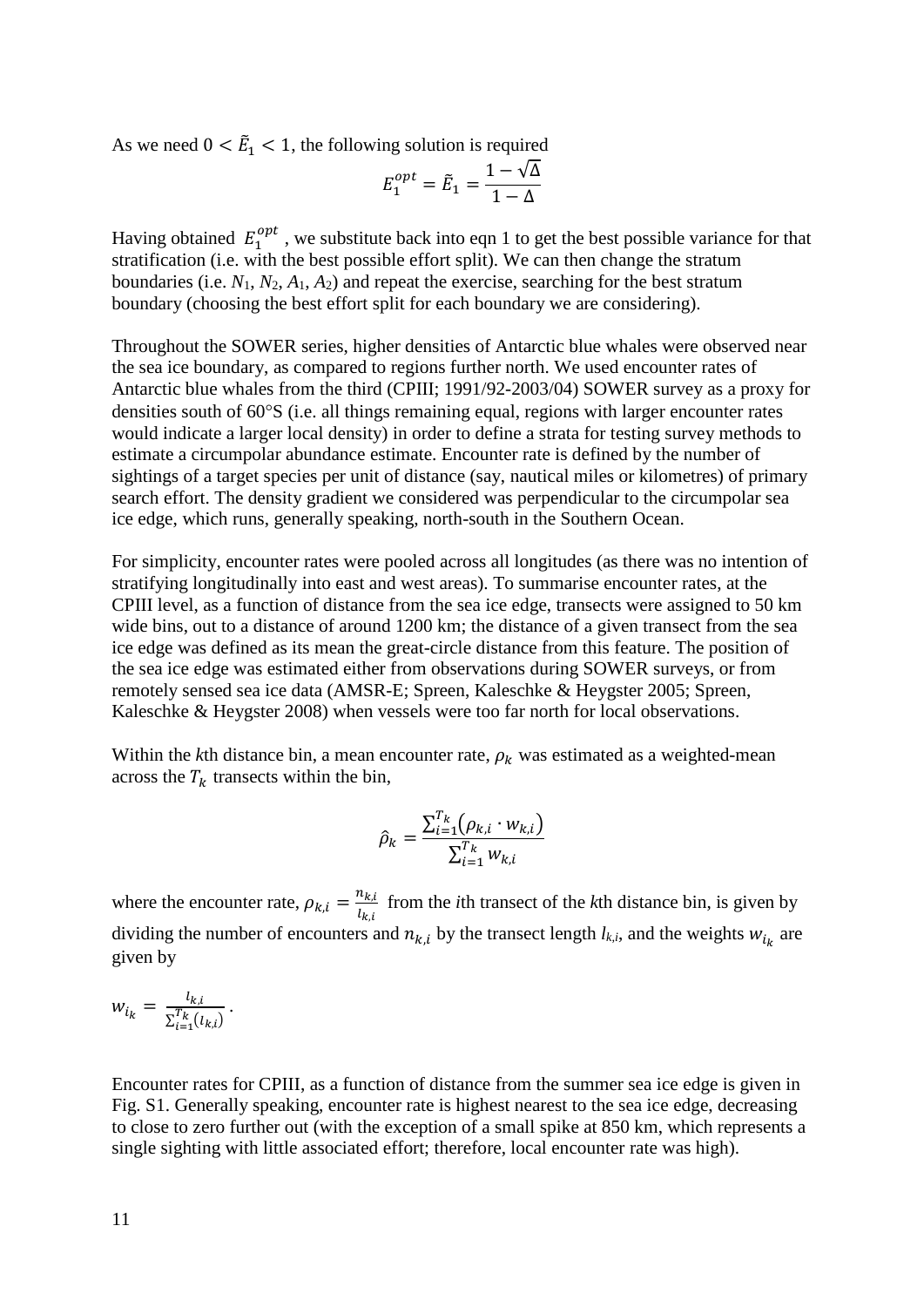The results of substituting in estimated abundances (estimated to scale roughly with the encounter rate and the stratum area, *A*<sup>1</sup> or *A*2), *N*<sup>1</sup> and *N*2, into eqn 1, are given in Table S1. The lowest variance is associated with a stratum boundary at around 200 km from the summer sea ice boundary.

| Possible    |       |       |       |       |       |       |       |       |       |       |       |       |       |       |       |       |       |
|-------------|-------|-------|-------|-------|-------|-------|-------|-------|-------|-------|-------|-------|-------|-------|-------|-------|-------|
|             |       |       |       |       |       |       |       |       |       |       |       |       |       |       |       |       |       |
| strata      |       |       |       |       |       |       |       |       |       |       |       |       |       |       |       |       |       |
| boundary    |       |       |       |       |       |       |       |       |       |       |       |       |       |       |       |       |       |
| (km)        | 50    | 100   | 150   | 200   | 250   | 300   | 350   | 400   | 450   | 500   | 550   | 600   | 650   | 700   | 750   | 800   | 50    |
| Overall     |       |       |       |       |       |       |       |       |       |       |       |       |       |       |       |       |       |
| variance    |       |       |       |       |       |       |       |       |       |       |       |       |       |       |       |       |       |
| estimate    | 371.0 | 373.3 | 378.2 | 364.8 | 374.3 | 378.4 | 383.8 | 383.9 | 382.3 | 383.8 | 379.9 | 384.8 | 387.8 | 388.5 | 386.8 | 382.0 | 371.0 |
| $E_1^{opt}$ | 0.086 | 0.14  | 0.18  | 0.27  | 0.3   | 0.34  | 0.36  | 0.41  | 0.47  | 0.52  | 0.59  | 0.61  | 0.64  | 0.66  | 0.69  | 0.72  | 0.086 |

**Table S1** Distribution of variance estimates on an abundance estimate for various positions of the boundary between the southern and northern strata. Distance is km from the summer sea ice boundary.

## **References**

Spreen, G., Kaleschke, L. & Heygster, G. (2005) Operational sea ice remote sensing with AMRS-E 89 GHz channels. *IEEE International Geoscience and Remote Sensing Symposium Proceedings,* **6,** 4033-4036.

Spreen, G., Kaleschke, L. & Heygster, G. (2008) Sea ice remote sensing using AMSR-E 89 GHz channels. *Journal of Geophysical Research,* **113,** C02S03.

Thomas, L., Williams, R. & Sandilands, D. (2007) Designing line transect surveys for complex survey regions. *Journal of Cetacean Research and Management,* **9,** 1-13. Thomson, S.K. (2012) *Sampling,* Third Edition edn. John Wiley & Sons, Inc., Hoboken, New Jersey, USA.